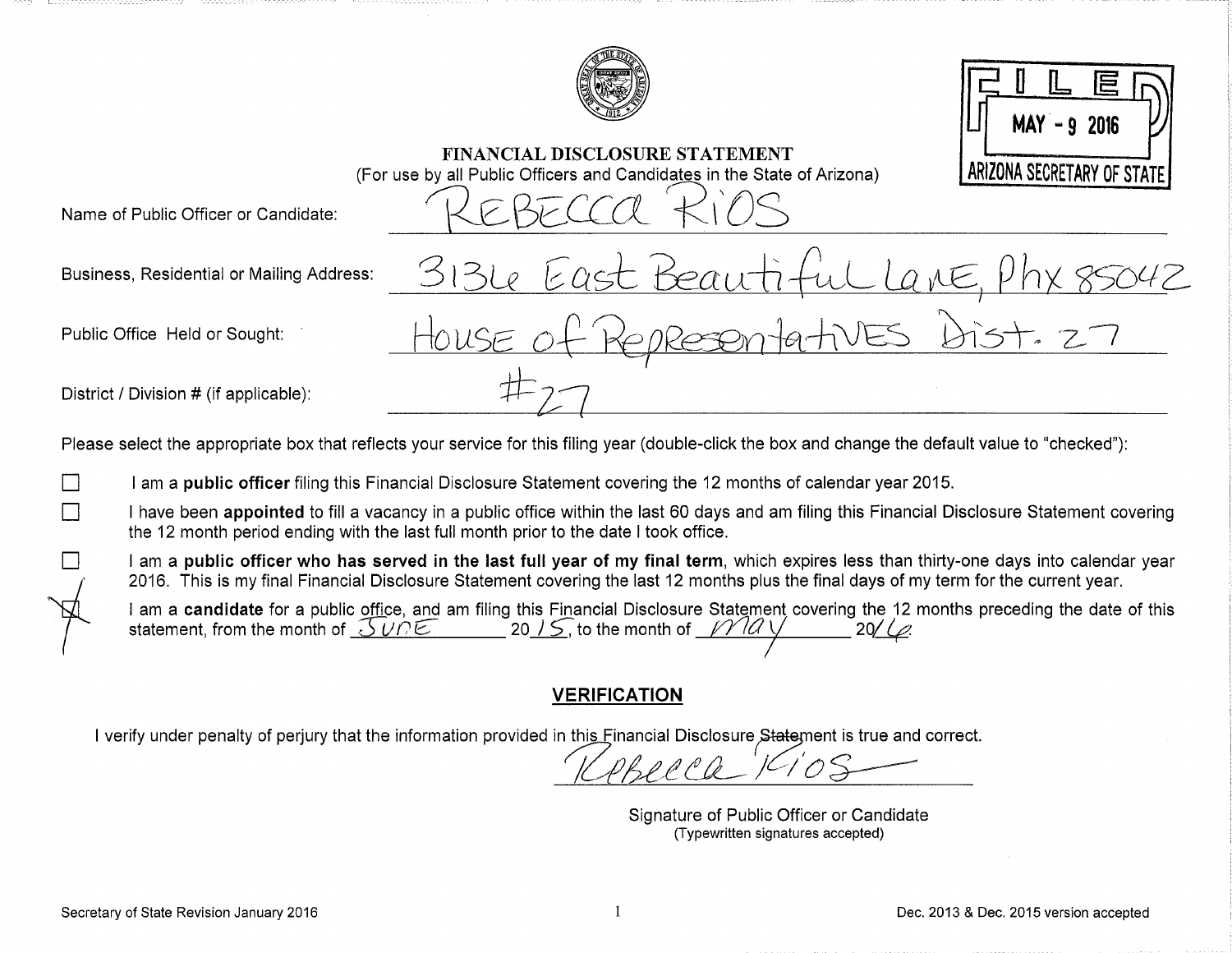## <span id="page-1-0"></span>**A. PERSONAL FINANCIAL INTERESTS**

This section requires disclosure of you're and/or a member of your household's personal financial interests.<sup>[1](#page-1-0)</sup>

### **1. Household Members' Names**

**What to disclose:** If they reside in your household, disclose your spouse's name and the names of any minor children of whom you have legal custody. If none, please write "N/A". For the remaining questions in this Financial Disclosure Statement, the term "member of your household" will be defined as the persons listed below.

| YOUR SPOUSE'S NAME      |  |
|-------------------------|--|
| <b>CHILDREN'S NAMES</b> |  |
|                         |  |
|                         |  |
|                         |  |

## **2. Sources of Personal Compensation**

**What to disclose:** The name and address of each employer who paid you or any member of your household more than \$1,000 in salary, wages, commissions, tips or other forms of compensation (other than "gifts") during the period covered by this report. Describe the nature of each employer's business and the type of services for which you or a member of your household were compensated.

Also, list anything of value that any other person (outside your household) received for your or a member of your household's use or benefit. For example, if a person was paid by a third-party to be your personal housekeeper, identify that person, describe the nature of that person's services that benefited you, and provide information about the third-party who paid for the services on your behalf.

**You need not disclose:** Any money you or any member of your household received that constitutes gross income paid to a business that you or your household member owns or does business as. This will be disclosed in Section 11 below.

 $\overline{a}$ 

<sup>1</sup> If additional space is needed to report information on this Financial Disclosure Statement, select the appropriate reporting area and add additional rows to the form. For example, to report an additional child's name in Section 1, right-click in any row, click "Insert," click "Insert Rows Above." (The user should add rows "above" or "below" based on the resulting effect on formatting in the Financial Disclosure Statement).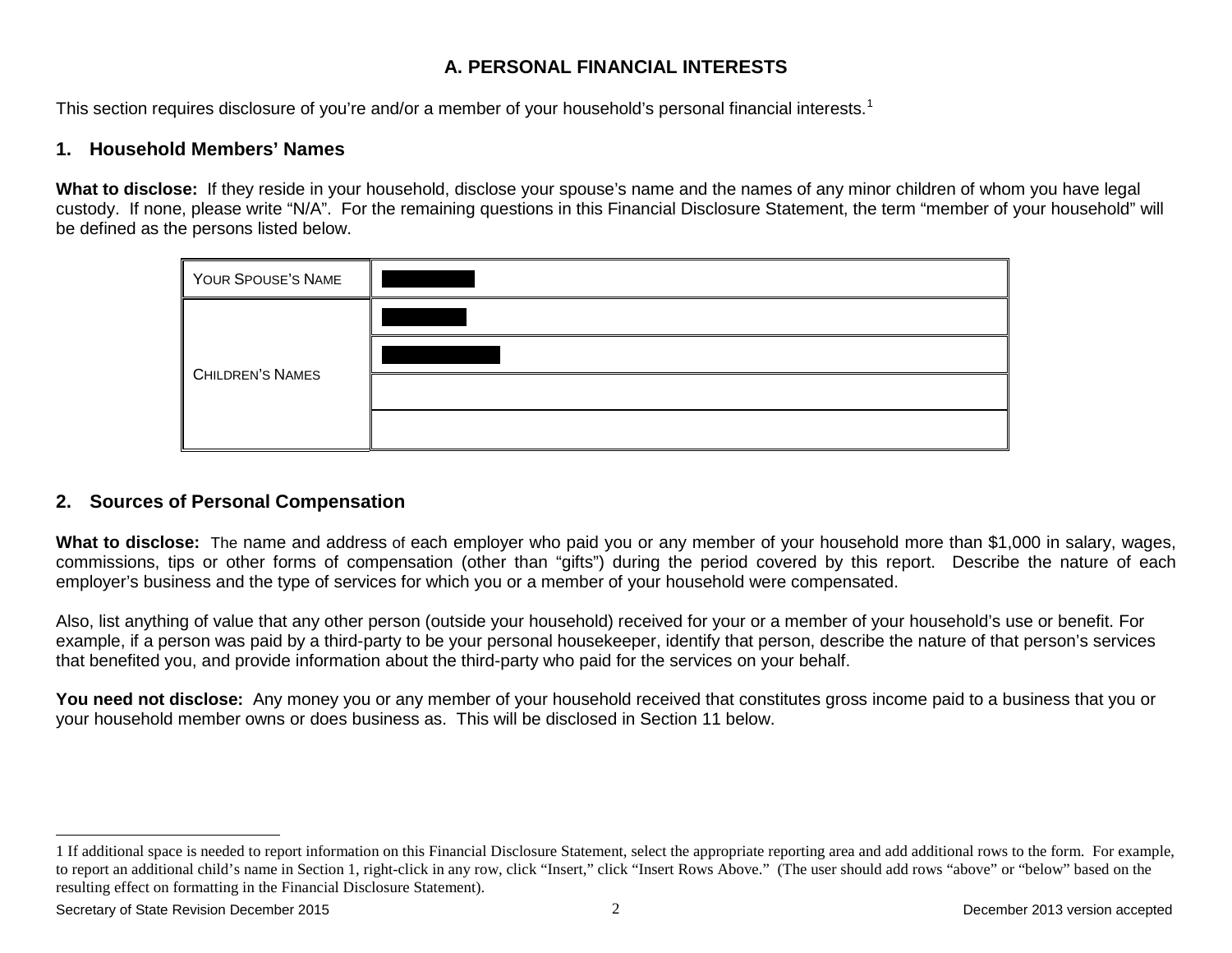| NAME OF PUBLIC OFFICER OR<br>HOUSEHOLD MEMBER BENEFITTED | NAME AND ADDRESS OF EMPLOYER WHO<br>PROVIDED COMPENSATION $> $1,000$ | NATURE OF EMPLOYER'S<br><b>BUSINESS</b> | NATURE OF SERVICES PROVIDED BY PUBLIC<br>OFFICER OR HOUSEHOLD MEMBER FOR EMPLOYER |
|----------------------------------------------------------|----------------------------------------------------------------------|-----------------------------------------|-----------------------------------------------------------------------------------|
| Rebecca rios                                             | Florence copper, 1575 w. hunt<br>highway, Florence, AZ 85132         | Insitu copper recovery                  | Community relations                                                               |
|                                                          | Aesculap, inc., 3773 corporate<br>parkway, center valley, PA 18034   | Surgical instruments                    | Sales director                                                                    |
|                                                          |                                                                      |                                         |                                                                                   |

Continued, if applicable:

| NAME OF PUBLIC OFFICER OR<br><b>MEMBER OF HOUSEHOLD</b><br><b>BENEFITTED</b> | NAME AND ADDRESS OF PERSON WHO<br>PROVIDED SERVICES VALUED OVER<br>\$1,000 FOR YOUR OR MEMBER OF YOUR<br>HOUSEHOLD'S USE OR BENEFIT | NATURE OF SERVICES<br><b>PROVIDED BY PERSON FOR</b><br>YOUR OR MEMBER OF YOUR<br>HOUSEHOLD'S USE OR<br><b>BENEFIT</b> | NAME AND ADDRESS OF THIRD PARTY WHO PAID<br>FOR PERSON'S SERVICES ON YOUR BEHALF |
|------------------------------------------------------------------------------|-------------------------------------------------------------------------------------------------------------------------------------|-----------------------------------------------------------------------------------------------------------------------|----------------------------------------------------------------------------------|
|                                                                              |                                                                                                                                     |                                                                                                                       |                                                                                  |
|                                                                              |                                                                                                                                     |                                                                                                                       |                                                                                  |
|                                                                              |                                                                                                                                     |                                                                                                                       |                                                                                  |

#### **3. Professional, Occupational and Business Licenses**

**What to disclose:** List all professional, occupational or business licenses held by you or any member of your household at any time during the period covered by this Financial Disclosure Statement.

This includes licenses in which you or a member of your household had an "interest," which includes (but is not limited to) any business license held by a "controlled" or "dependent" business as defined in Section 11 below.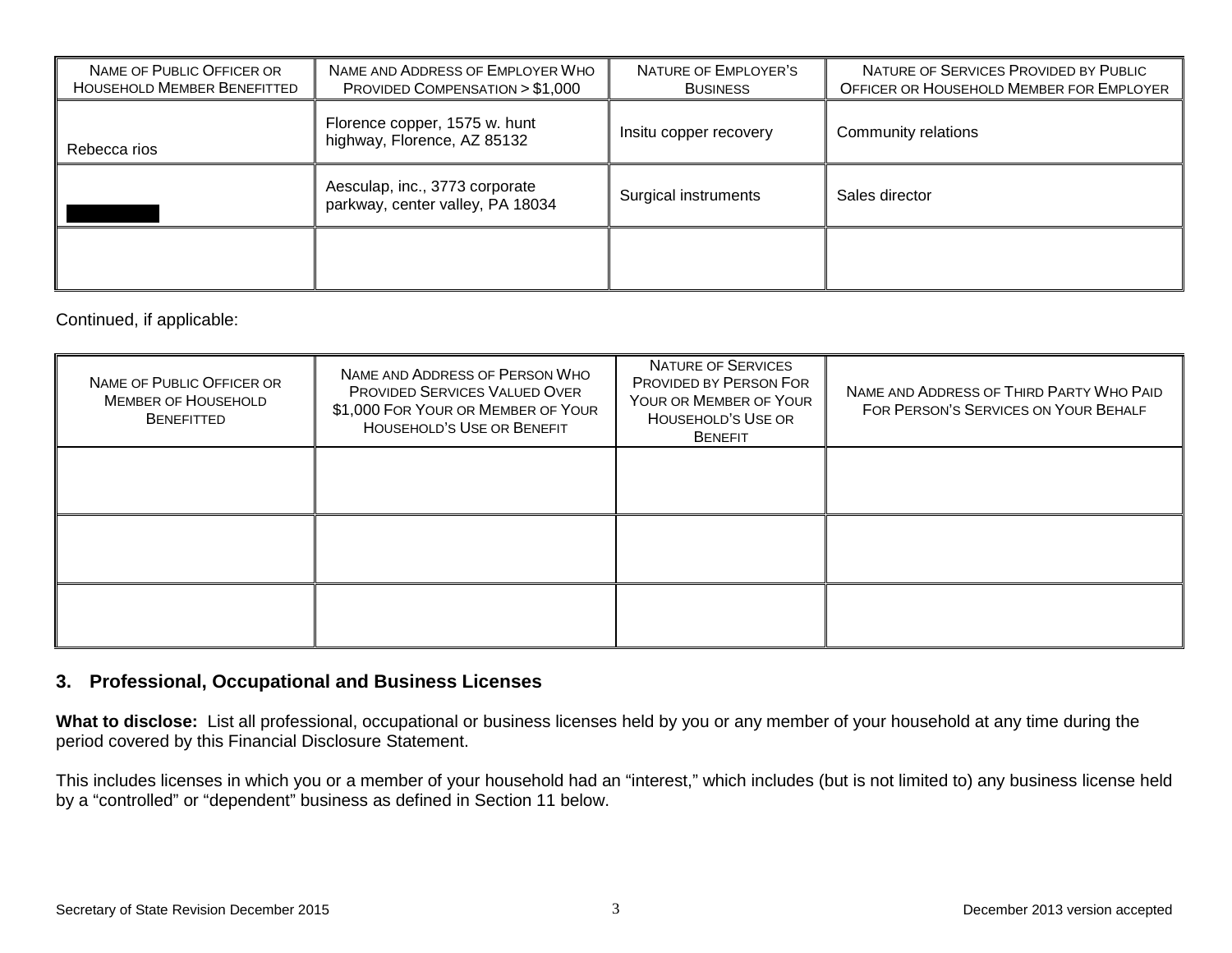| NAME OF PUBLIC OFFICER<br>OR HOUSEHOLD MEMBER<br>AFFECTED | <b>TYPE OF LICENSE</b> | PERSON OR ENTITY HOLDING THE<br>LICENSE | JURISDICTION OR ENTITY THAT ISSUED<br>LICENSE |
|-----------------------------------------------------------|------------------------|-----------------------------------------|-----------------------------------------------|
| N/A                                                       |                        |                                         |                                               |
|                                                           |                        |                                         |                                               |
|                                                           |                        |                                         |                                               |

#### **4. Personal Creditors**

**What to disclose:** The name and address of each creditor to whom you or a member of your household owed a qualifying personal debt over \$1,000 during any point during the period covered by this Financial Disclosure Statement.

Additionally, if the qualifying personal debt was either incurred for the first time or completely discharged (paid in full) during this period, list the date and check whether it was incurred or discharged (double-click the box and change the default value to "checked"). Otherwise, write "N/A" (for "not applicable") after the word "Date:" in the last column below.

#### **You need not disclose the following, which do not qualify as "personal debt":**

- Debts resulting from the ordinary conduct of a business (these will be disclosed elsewhere in this Statement, in Section C below);
- Debts on any personal residence or recreational property;
- Debts on motor vehicles used primarily for personal purposes (not commercial purposes);
- Debts secured by cash values on life insurance;
- Debts owed to relatives:
- Personal credit card transactions or the value of any retail installment contracts you or your household member entered into.

| NAME OF PUBLIC OFFICER OR MEMBER OF<br><b>HOUSEHOLD OWING THE DEBT</b> | NAME AND ADDRESS OF CREDITOR (OR PERSON<br>TO WHOM PAYMENTS ARE MADE) | IF THE DEBT WAS FIRST INCURRED OR COMPLETELY<br><b>DISCHARGED DURING THIS REPORTING PERIOD, PROVIDE THE</b><br>DATE (MM/DD/YYYY) AND CHECK THE APPROPRIATE BOX |
|------------------------------------------------------------------------|-----------------------------------------------------------------------|----------------------------------------------------------------------------------------------------------------------------------------------------------------|
|                                                                        |                                                                       | Date:                                                                                                                                                          |
| N/A                                                                    |                                                                       | $\Box$ Incurred $\Box$ Discharged                                                                                                                              |
|                                                                        |                                                                       | Date:                                                                                                                                                          |
|                                                                        |                                                                       | Incurred Discharged                                                                                                                                            |
|                                                                        |                                                                       | Date:                                                                                                                                                          |
|                                                                        |                                                                       | □ Incurred Discharged                                                                                                                                          |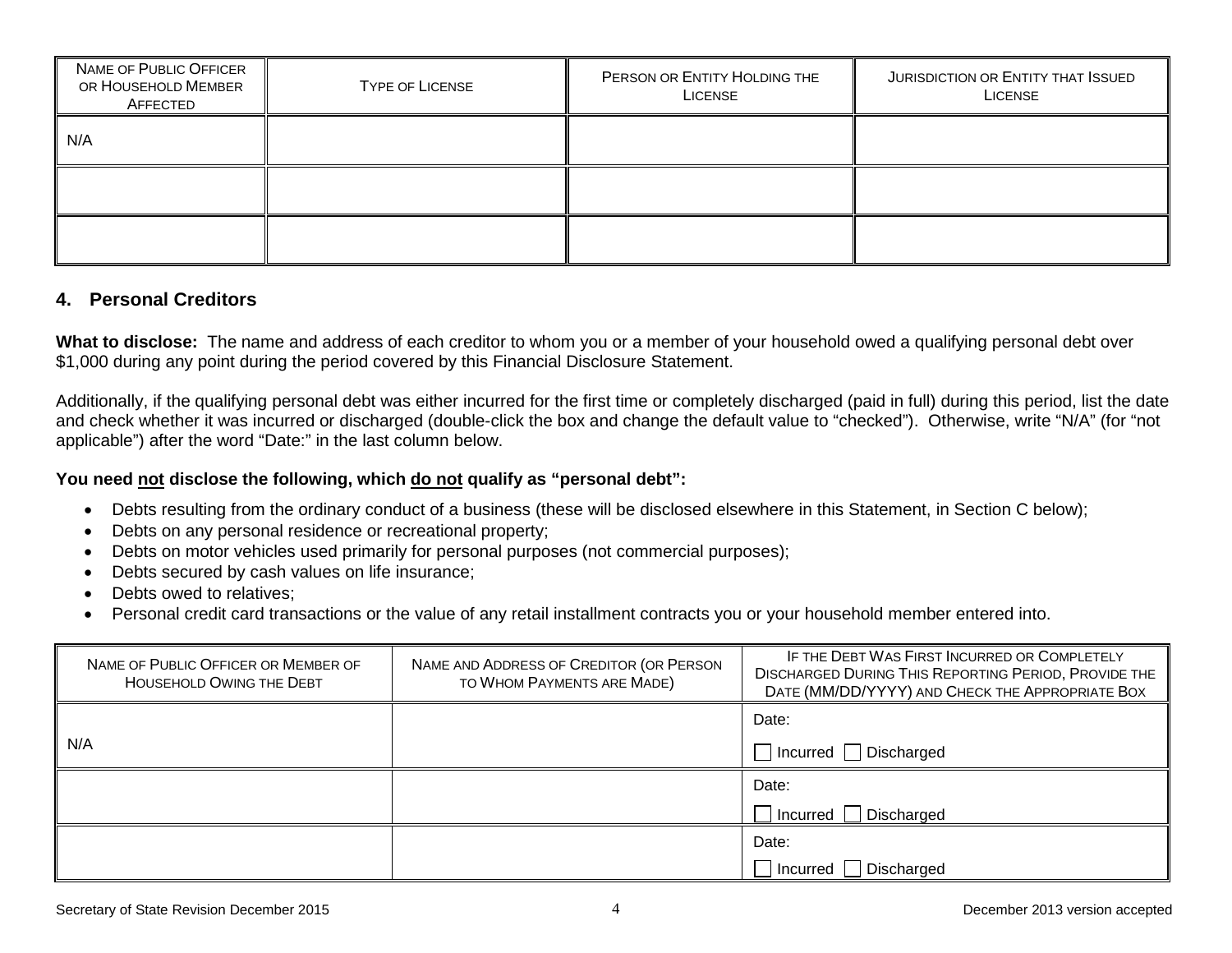## **5. Personal Debtors**

**What to disclose:** The name of each debtor who owed you or a member of your household a debt over \$1,000 at any time during the period covered by this Financial Disclosure Statement, along with the approximate value of the debt by financial category (double-click the applicable box and change the default value to "checked").

Additionally, if the debt was either incurred for the first time or completely discharged (paid in full) during this period, list the date and check whether it was incurred or discharged (double-click the appropriate box and change the default value to "checked"). Otherwise, write "N/A" (for "not applicable") after the word "Date:" in the last column below.

| NAME OF PUBLIC OFFICER OR<br><b>MEMBER OF HOUSEHOLD</b><br><b>OWED THE DEBT</b> | NAME OF DEBTOR | <b>APPROXIMATE VALUE OF</b><br><b>DEBT</b>                                            | IF THE DEBT WAS FIRST INCURRED OR COMPLETELY DISCHARGED<br>DURING THIS REPORTING PERIOD, PROVIDE THE DATE<br>(MM/DD/YYYY) AND CHECK THE APPROPRIATE BOX |
|---------------------------------------------------------------------------------|----------------|---------------------------------------------------------------------------------------|---------------------------------------------------------------------------------------------------------------------------------------------------------|
| N/A                                                                             |                | $\Box$ \$1,000 - \$25,000<br>\$25,001 - \$100,000<br>$\Box$<br>$$100,001 +$<br>$\Box$ | Date:<br>$\Box$ Incurred $\Box$ Discharged                                                                                                              |
|                                                                                 |                | $\Box$ \$1,000 - \$25,000<br>\$25,001 - \$100,000<br>$$100,001 +$                     | Date:<br>□ Incurred □ Discharged                                                                                                                        |
|                                                                                 |                | \$1,000 - \$25,000<br>\$25,001 - \$100,000<br>$$100,001 +$                            | Date:<br>$\Box$ Incurred $\Box$ Discharged                                                                                                              |

## **6. Gifts**

**What to disclose:** The name of the donor who gave you or a member of your household a single gift or an accumulation of gifts during the preceding calendar year with a cumulative value over \$500, subject to the exceptions listed in the below "You need not disclose" paragraph. A "gift" means a gratuity (tip), special discount, favor, hospitality, service, economic opportunity, loan or other benefit received without adequate consideration and not provided to members of the public at large (in other words, a personal benefit you or your household member received without providing an equivalent benefit in return).

Please note: the concept of a "gift" for purposes of this Financial Disclosure Statement is separate and distinct from the gift restrictions outlined in Arizona's lobbying statutes. Thus, disclosure in a lobbying report does not relieve you or a member of your household's duty to disclose gifts in this Financial Disclosure Statement.

#### **You need not disclose the following, which do not qualify as "gifts":**

- Gifts received by will;
- Gift received by intestate succession (in other words, gifts distributed to you or a household member according to Arizona's intestate succession laws, not by will);
- Gift distributed from an *inter vivos* (living) or testamentary (by will) trust established by a spouse or family member;

Secretary of State Revision December 2015 **Systems** 2013 version accepted by the Secretary of State Revision Accepted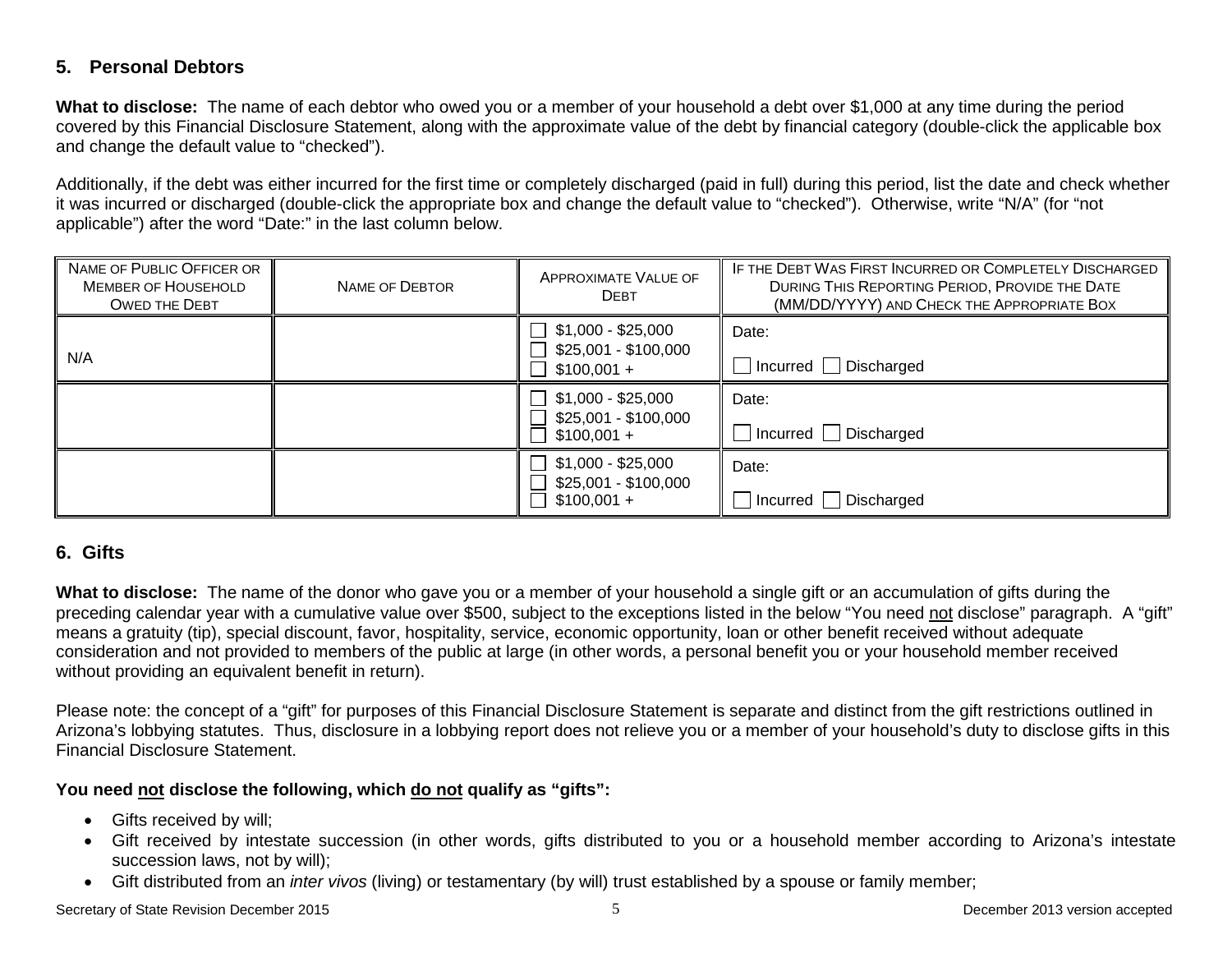- Gifts received from any other member of the household;
- Gifts received by parents, grandparents, siblings, children and grandchildren; or
- Political campaign contributions reported on campaign finance reports.

| NAME OF PUBLIC OFFICER OR MEMBER OF HOUSEHOLD WHO<br>RECEIVED GIFT(S) OVER \$500 | NAME OF GIFT DONOR |
|----------------------------------------------------------------------------------|--------------------|
| N/A                                                                              |                    |
|                                                                                  |                    |
|                                                                                  |                    |
|                                                                                  |                    |
|                                                                                  |                    |
|                                                                                  |                    |
|                                                                                  |                    |

## **7. Office, Position or Fiduciary Relationship in Businesses, Nonprofit Organizations or Trusts**

**What to disclose**: The name and address of each business, organization, trust or nonprofit organization or association in which you or any member of your household held any office, position, or fiduciary relationship during the period covered by this Financial Disclosure Statement, including a description of the office, position or relationship.

| PUBLIC OFFICER OR MEMBER OF HOUSEHOLD<br>HAVING THE REPORTABLE RELATIONSHIP | NAME AND ADDRESS OF BUSINESS,<br>ORGANIZATION, TRUST, OR NONPROFIT<br>ORGANIZATION OR ASSOCIATION | <b>DESCRIPTION OF OFFICE, POSITION OR FIDUCIARY</b><br>RELATIONSHIP HELD BY THE PUBLIC OFFICER OR MEMBER OF<br>HOUSEHOLD |
|-----------------------------------------------------------------------------|---------------------------------------------------------------------------------------------------|--------------------------------------------------------------------------------------------------------------------------|
| N/A                                                                         |                                                                                                   |                                                                                                                          |
|                                                                             |                                                                                                   |                                                                                                                          |
|                                                                             |                                                                                                   |                                                                                                                          |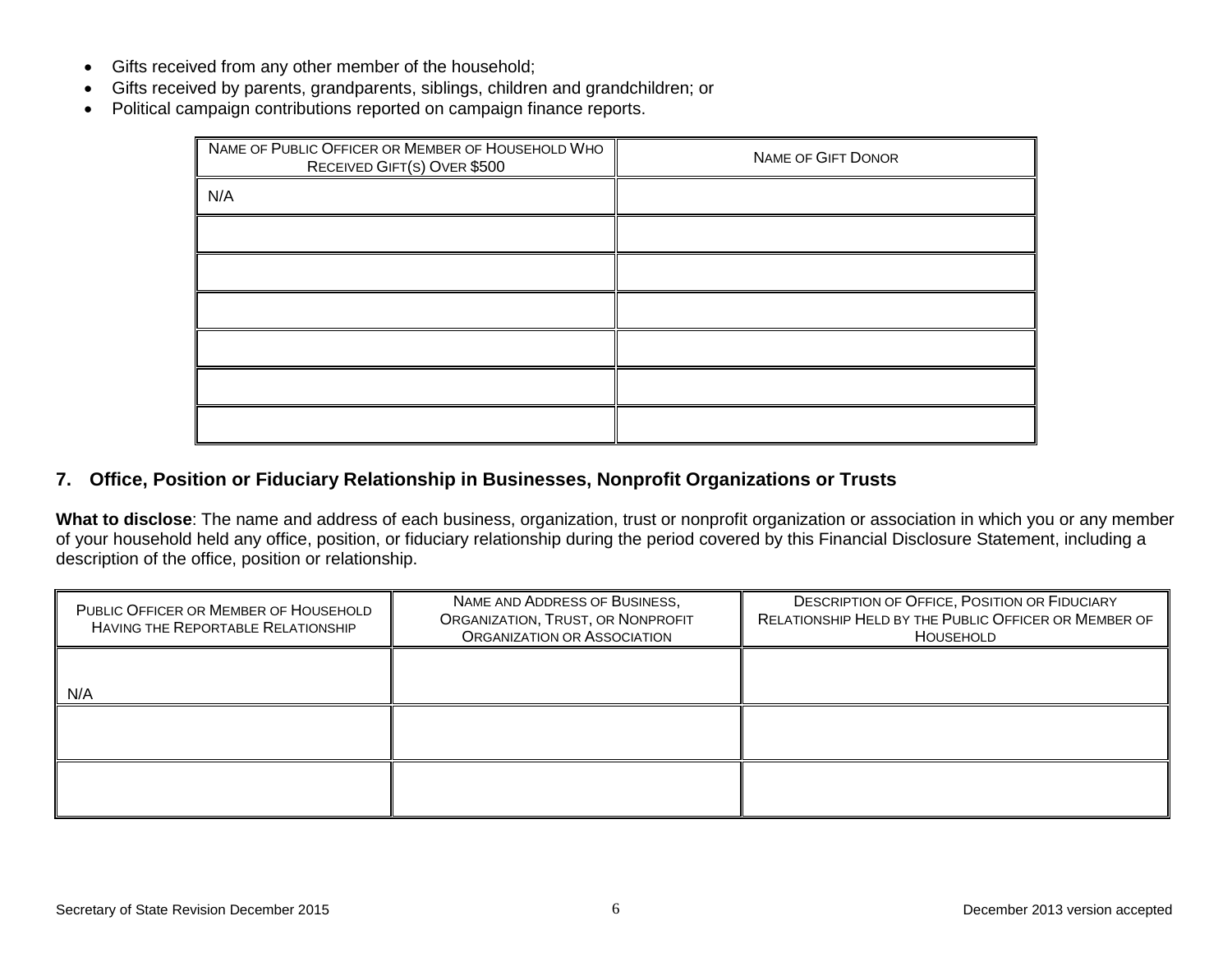#### **8. Ownership or Financial Interests in Businesses, Trusts or Investment Funds**

**What to disclose**: The name and address of each business, trust, or investment fund in which you or any member of your household had an ownership or beneficial interest of over \$1,000 during the period covered by this Financial Disclosure Statement. This includes stocks, annuities, mutual funds, or retirement funds. It also includes any financial interest in a limited liability company, partnership, joint venture, or sole proprietorship. Also put a check mark to indicate the value of the debt (double-click the applicable box and change the default value to "checked").

| NAME OF PUBLIC OFFICER OR MEMBER OF<br>HOUSEHOLD HAVING THE INTEREST | NAME AND ADDRESS OF BUSINESS, TRUST<br>OR INVESTMENT FUND | <b>DESCRIPTION OF THE BUSINESS, TRUST</b><br>OR INVESTMENT FUND | <b>APPROXIMATE EQUITY</b><br><b>VALUE OF THE INTEREST</b>                                 |
|----------------------------------------------------------------------|-----------------------------------------------------------|-----------------------------------------------------------------|-------------------------------------------------------------------------------------------|
| Rebecca rios                                                         | <b>Edward Jones</b>                                       | Mutual funds                                                    | $\exists$ \$1,000 - \$25,000<br>$\exists$ \$25,001 - \$100,000<br>$X \square$ \$100,001 + |
|                                                                      |                                                           |                                                                 | $\top$ \$1,000 - \$25,000<br>\$25,001 - \$100,000<br>$$100,001 +$                         |
|                                                                      |                                                           |                                                                 | $$1,000 - $25,000$<br>\$25,001 - \$100,000<br>$$100,001 +$                                |

## **9. Ownership of Bonds**

**What to disclose**: Bonds issued by a state or local government agency worth more than \$1,000 that you or a member of your household held during the period covered by this Financial Disclosure Statement. Also put a check mark to indicate the value of the bonds (double-click the applicable box and change the default value to "checked").

Additionally, if the bonds were either acquired for the first time or completely divested (sold in full) during this period, list the date and check whether the bonds were acquired or divested (double-click the appropriate box and change the default value to "checked"). Otherwise, write "N/A" (for "not applicable") after the word "Date:" in the last column below.

| NAME OF PUBLIC OFFICER OR<br><b>MEMBER OF HOUSEHOLD</b><br><b>ISSUED BONDS</b> | <b>ISSUING STATE OR LOCAL</b><br><b>GOVERNMENT AGENCY</b> | <b>APPROXIMATE VALUE OF</b><br><b>BONDS</b>                                          | IF THE BONDS WERE FIRST ACQUIRED OR COMPLETELY<br><b>DISCHARGED DURING THIS REPORTING PERIOD, PROVIDE THE</b><br>DATE (MM/DD/YYYY) AND CHECK THE APPROPRIATE BOX |
|--------------------------------------------------------------------------------|-----------------------------------------------------------|--------------------------------------------------------------------------------------|------------------------------------------------------------------------------------------------------------------------------------------------------------------|
| N/A                                                                            |                                                           | $$1,000 - $25,000$<br>\$25,001 - \$100,000<br>$$100,001 +$                           | Date:<br>Acquired   Divested                                                                                                                                     |
|                                                                                |                                                           | $$1,000 - $25,000$<br>$\perp$<br>\$25,001 - \$100,000<br>$$100,001 +$                | Date:<br>Divested<br>Acquired                                                                                                                                    |
|                                                                                |                                                           | $\mathbf{L}$<br>$$1,000 - $25,000$<br>\$25,001 - \$100,000<br>$\Box$<br>$$100,001 +$ | Date:<br>Divested<br>Acquired                                                                                                                                    |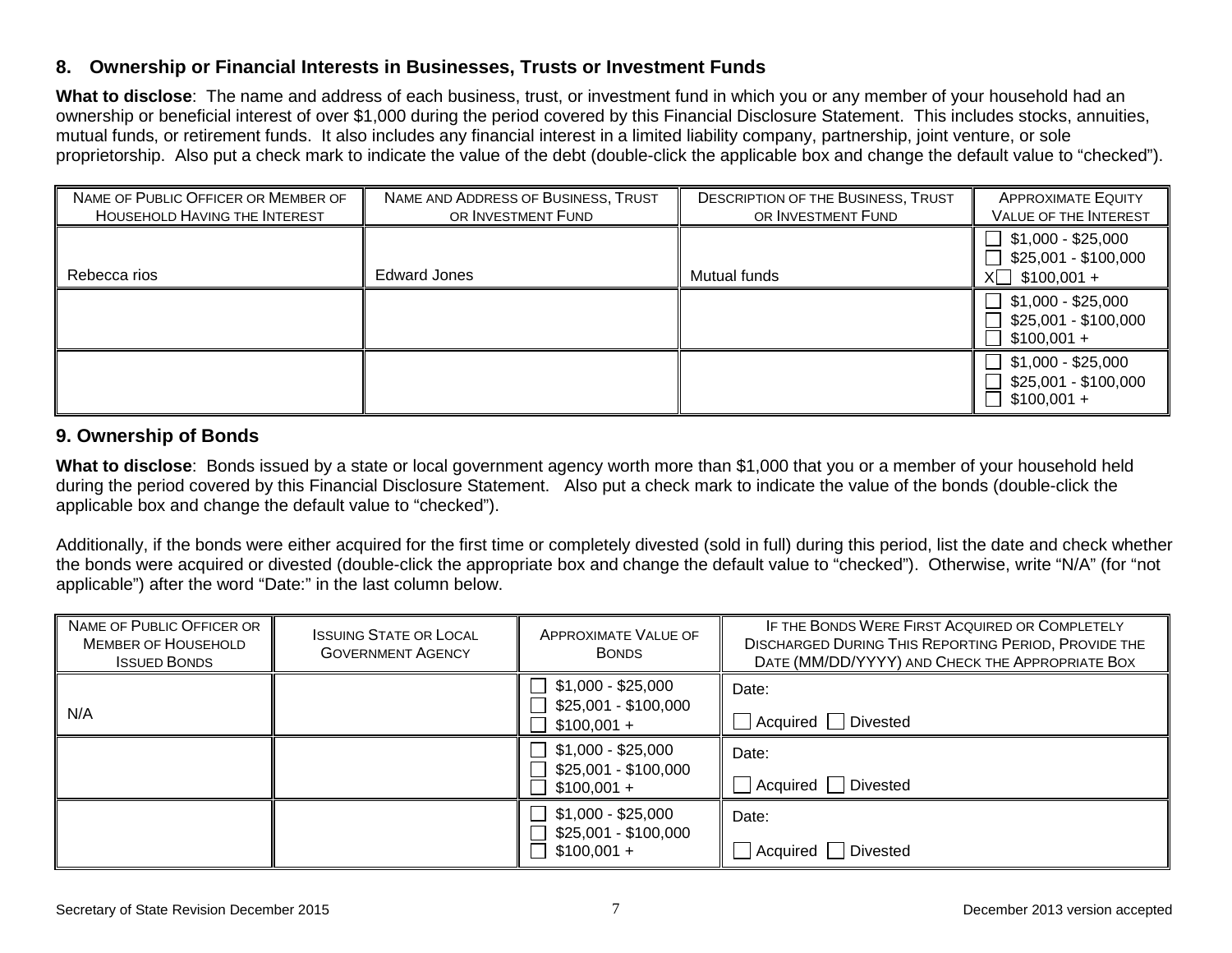## **10. Real Property Ownership**

**What to disclose:** Arizona real property (land) and improvements which was owned by you or a member of your household during the period covered by this Financial Disclosure Statement, other than your primary residence or property you use for personal recreation. Also describe the property's location (city and state) and approximate size (acreage or square footage), and put a check mark to indicate the approximate value of the land (double-click the applicable box and change the default value to "checked").

Additionally, if the land was either acquired for the first time or completely divested (sold in full) during this period, list the date and check whether the land was acquired or divested (double-click the appropriate box and change the default value to "checked"). Otherwise, write "N/A" (for "not applicable") after the word "Date:" in the last column below.

**You need not disclose:** Your primary residence or property you use for personal recreation.

| NAME OF PUBLIC OFFICER OR<br><b>MEMBER OF HOUSEHOLD</b><br><b>THAT OWNS LAND</b> | <b>LOCATION AND APPROXIMATE</b><br><b>SIZE</b>   | <b>APPROXIMATE VALUE OF</b><br>LAND                                                     | IF THE LAND WAS FIRST ACQUIRED OR COMPLETELY<br><b>DISCHARGED DURING THIS REPORTING PERIOD, PROVIDE THE</b><br>DATE (MM/DD/YYYY) AND CHECK THE APPROPRIATE BOX |
|----------------------------------------------------------------------------------|--------------------------------------------------|-----------------------------------------------------------------------------------------|----------------------------------------------------------------------------------------------------------------------------------------------------------------|
| Rebecca rios                                                                     | 1440 n. Idaho rd, AJ, AZ 85127                   | $\Box$ \$1,000 - \$25,000<br>$X \square$ \$25,001 - \$100,000<br>$\Box$<br>$$100,001 +$ | Date:<br>$\Box$ Acquired $\Box$ Divested                                                                                                                       |
| Rebecca rios                                                                     | 7642 s. $41^{\text{st}}$ place, phx, az<br>85042 | $$1,000 - $25,000$<br>$\perp$<br>\$25,001 - \$100,000<br>$X \Box$ \$100,001 +           | Date:<br>Acquired □ Divested                                                                                                                                   |
| Rebecca rios/                                                                    | 2401 e rio salado, tempe, az<br>85281            | $\Box$<br>$$1,000 - $25,000$<br>\$25,001 - \$100,000<br>$X \cap$ \$100,001 +            | Date:<br>Acquired Divested                                                                                                                                     |

## **B. BUSINESS FINANCIAL INTERESTS**

This section requires disclosure of any financial interests of a business owned by you or a member of your household.

## **11. Business Names**

**What to disclose**: The name of any business under which you or any member of your household owns or did business under (in other words, were self-employed) during the period covered by this Financial Disclosure Statement, which include corporations, limited liability companies, partnerships, sole proprietorships and any other business conducted under a trade name.

Also disclose if the named business is controlled or dependent. A business is "controlled" if you or any member of your household (individually or combined) had an ownership interest that amounts to 50% or more. A business is classified as "dependent," on the other hand, if: (1) you or any household member (individually or combined) had an ownership interest that amounts to 10% or more; *and* (2) the business received at least \$10,000 from a single source during the period covered by this Financial Disclosure Statement, which amounted to at least 50% of the business' gross income for the period.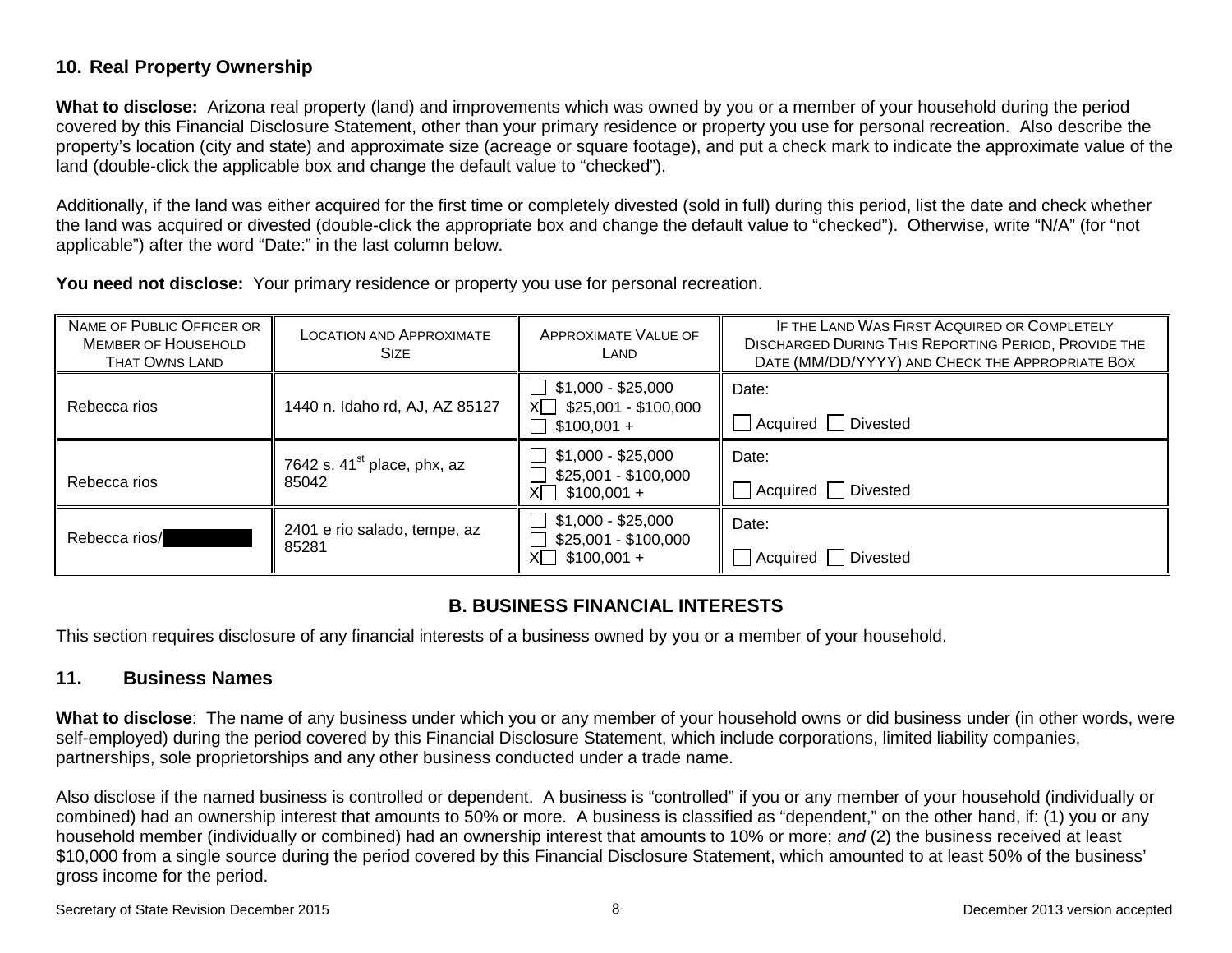If the business was either controlled or dependent, check whether it was controlled or dependent (double-click the appropriate box and change the default value to "checked") in the last column below. If the business was both controlled *and* dependent during the period covered by this Financial Disclosure Statement, check *both* boxes. Otherwise, leave the boxes in the last column below blank.

| NAME OF PUBLIC OFFICER OR MEMBER OF<br>HOUSEHOLD OWNING THE BUSINESS | NAME AND ADDRESS OF BUSINESS | CHECK THE APPROPRIATE BOX IF THE BUSINESS IS "CONTROLLED"<br>BY OR "DEPENDENT" ON YOU OR A MEMBER OF YOUR HOUSEHOLD |
|----------------------------------------------------------------------|------------------------------|---------------------------------------------------------------------------------------------------------------------|
| N/A                                                                  |                              | $\Box$ Controlled $\Box$ Dependent                                                                                  |
|                                                                      |                              | □ Controlled □ Dependent                                                                                            |
|                                                                      |                              | Controlled Dependent                                                                                                |

Please note: If a business listed in the foregoing Section 11 was neither "controlled" nor "dependent" during the period covered by this Financial Disclosure Statement, you need not complete the remainder of this Financial Disclosure Statement with respect to that business. If none of the businesses listed in Section 11 were "controlled" or "dependent," you need not complete the remained of this Financial Disclosure Statement.

#### **12. Controlled Business Information**

**What to disclose**: The name of each controlled business listed in Section 11 above, and the goods or services provided by the business.

If a single client or customer (person or business) accounts for more than \$10,000 *and* 25% of the business' gross income during the period covered by this Financial Disclosure Statement (a "major client"), describe what the business provided to the major client in the third column. Also, describe the major client's type of business activities in the final column (but if the major client is an individual, write "N/A" for "not applicable" in the final column).

If the business does not have a major client, write "N/A" for "not applicable" in the last two columns.

You need not disclose: The name of any major client, or the activities of any major client that is a person.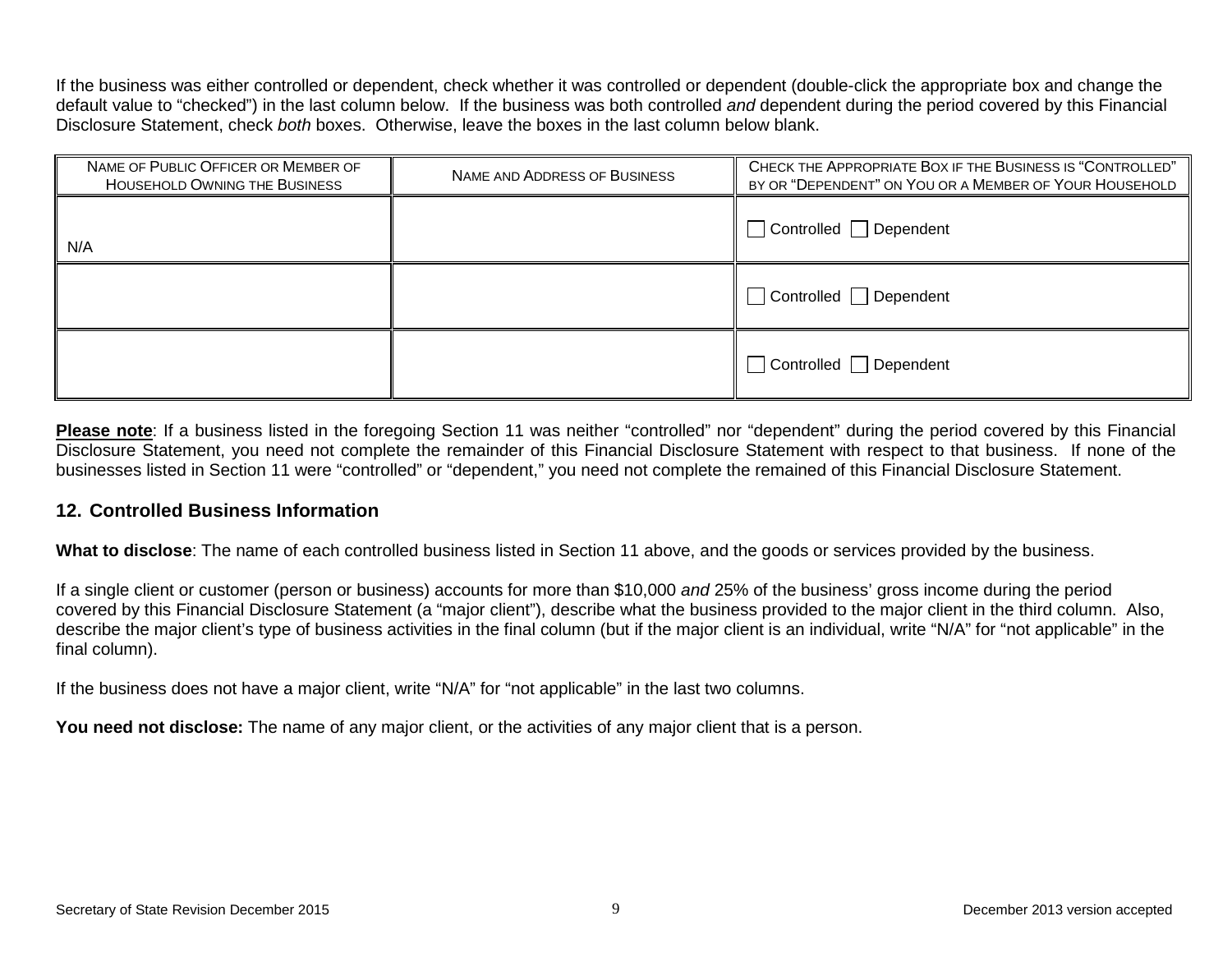| NAME OF YOUR OF YOUR HOUSEHOLD<br><b>MEMBER'S CONTROLLED BUSINESS</b> | <b>GOODS OR SERVICES PROVIDED BY</b><br>THE CONTROLLED BUSINESS | <b>DESCRIBE WHAT YOUR BUSINESS</b><br>PROVIDES TO ITS MAJOR CUSTOMER | TYPE OF BUSINESS ACTIVITIES OF THE<br><b>MAJOR CUSTOMER</b> |
|-----------------------------------------------------------------------|-----------------------------------------------------------------|----------------------------------------------------------------------|-------------------------------------------------------------|
| N/A                                                                   |                                                                 |                                                                      |                                                             |
|                                                                       |                                                                 |                                                                      |                                                             |
|                                                                       |                                                                 |                                                                      |                                                             |
|                                                                       |                                                                 |                                                                      |                                                             |

#### **13. Dependent Business Information**

**What to disclose**: The name of each dependent business listed in Section 11 above, and the goods or services provided by the business.

If a single client or customer (person or business) accounts for more than \$10,000 *and* 25% of the business' gross income during the period covered by this Financial Disclosure Statement (a "major client"), describe what the business provided to the major client in the third column. Also, describe the major client's type of business activities in the final column (but if the major client is an individual, write "N/A" for "not applicable" in the final column).

If the business does not have a major client, write "N/A" for "not applicable" in the last two columns. Likewise, if the dependent business is also a controlled business, disclose the business only in Section 12 above and leave this section blank.

**You need not disclose:** The name of any major client, or the activities of any major client that is a person.

| NAME OF YOUR OF YOUR HOUSEHOLD     | <b>GOODS OR SERVICES PROVIDED BY</b> | <b>DESCRIBE WHAT YOUR BUSINESS</b> | TYPE OF BUSINESS ACTIVITIES OF THE |
|------------------------------------|--------------------------------------|------------------------------------|------------------------------------|
| <b>MEMBER'S DEPENDENT BUSINESS</b> | THE DEPENDENT BUSINESS               | PROVIDES TO ITS MAJOR CUSTOMER     | <b>MAJOR CUSTOMER</b>              |
| N/A                                |                                      |                                    |                                    |
|                                    |                                      |                                    |                                    |
|                                    |                                      |                                    |                                    |
|                                    |                                      |                                    |                                    |
|                                    |                                      |                                    |                                    |
|                                    |                                      |                                    |                                    |
|                                    |                                      |                                    |                                    |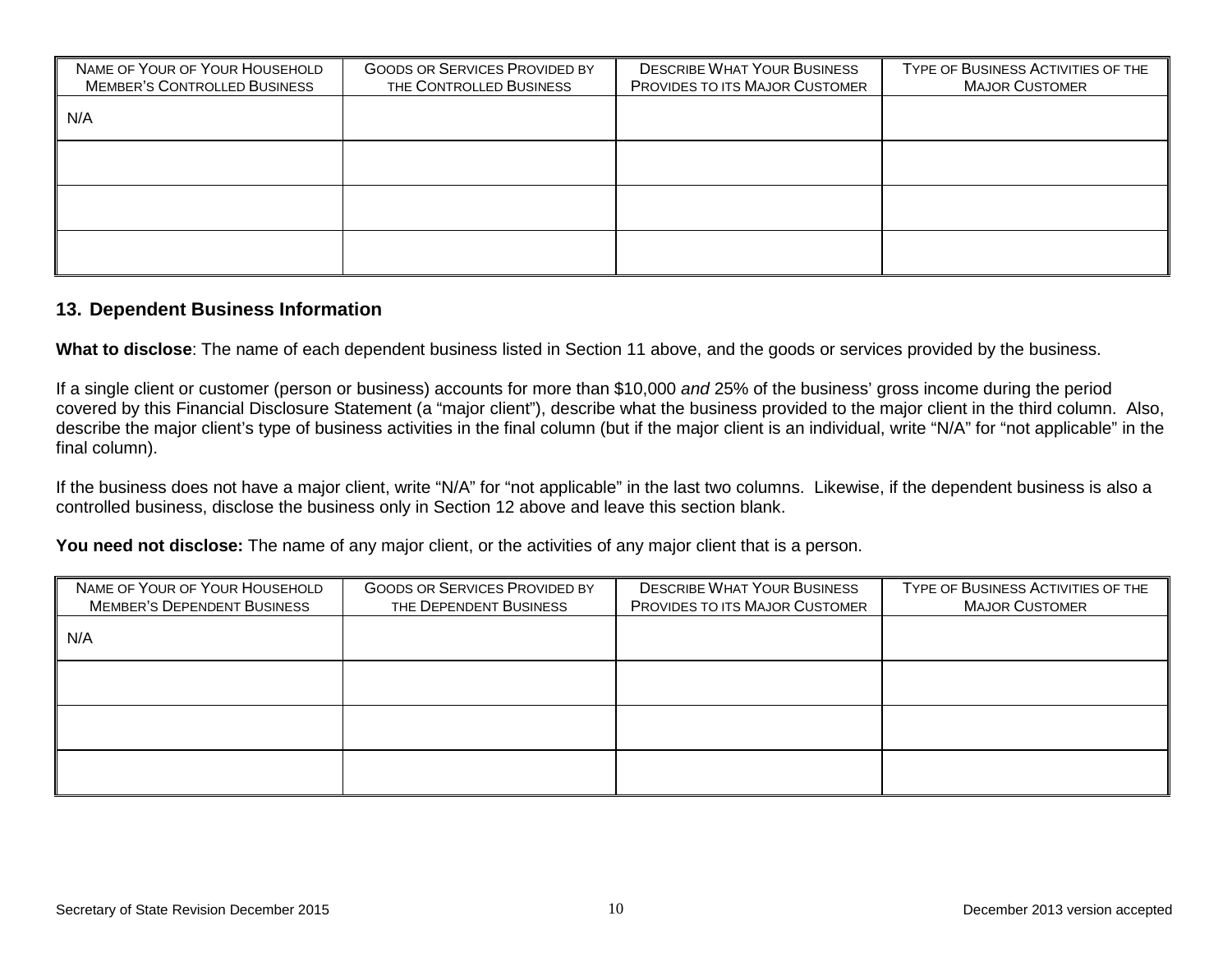## **14. Real Property Owned by a Controlled or Dependent Business**

**What to disclose:** Arizona real property (land) and improvements which was owned by a controlled or dependent business during the period covered by this Financial Disclosure Statement. Also describe the property's location (city and state) and approximate size (acreage or square footage), and put a check mark to indicate the approximate value of the land (double-click the applicable box and change the default value to "checked"). If the business is one that deals in real property and improvements, check the box that corresponds to the aggregate value of all parcels held by the business during the period covered by this Financial Disclosure Statement.

Additionally, if the land was either acquired for the first time or completely divested (sold in full) during this period, list the date and check whether the land was acquired or divested (double-click the appropriate box and change the default value to "checked"). Otherwise, write "N/A" (for "not applicable") after the word "Date:" in the last column below.

| NAME OF CONTROLLED OR<br><b>DEPENDENT BUSINESS THAT</b><br>OWNS LAND | <b>LOCATION AND APPROXIMATE</b><br><b>SIZE</b> | APPROXIMATE VALUE OF<br>LAND                               | IF THE LAND WAS FIRST ACQUIRED OR COMPLETELY<br><b>DISCHARGED DURING THIS REPORTING PERIOD, PROVIDE THE</b><br>DATE (MM/DD/YYYY) AND CHECK THE APPROPRIATE BOX |
|----------------------------------------------------------------------|------------------------------------------------|------------------------------------------------------------|----------------------------------------------------------------------------------------------------------------------------------------------------------------|
| N/A                                                                  |                                                | \$1,000 - \$25,000<br>\$25,001 - \$100,000<br>$$100,001 +$ | Date:<br>Acquired Divested                                                                                                                                     |
|                                                                      |                                                | \$1,000 - \$25,000<br>\$25,001 - \$100,000<br>$$100,001 +$ | Date:<br>Acquired Divested                                                                                                                                     |
|                                                                      |                                                | $$1,000 - $25,000$<br>\$25,001 - \$100,000<br>$$100,001 +$ | Date:<br>Acquired Divested                                                                                                                                     |

#### **15. Controlled or Dependent Business' Creditors**

**What to disclose**: The name and address of each creditor to which a controlled or dependent business owed more than \$10,000, if that amount was also more than 30% of the business' total indebtedness at any time during the period covered by this Financial Disclosure Statement ("qualifying business debt").

Additionally, if the qualifying business debt was either incurred for the first time or completely discharged (paid in full) during this period, list the date and check whether it was incurred or discharged (double-click the box and change the default value to "checked"). Otherwise, write "N/A" (for "not applicable") after the word "Date:" in the last column below.

**You need not disclose:** Debts owed by a business other than a controlled or dependent business.